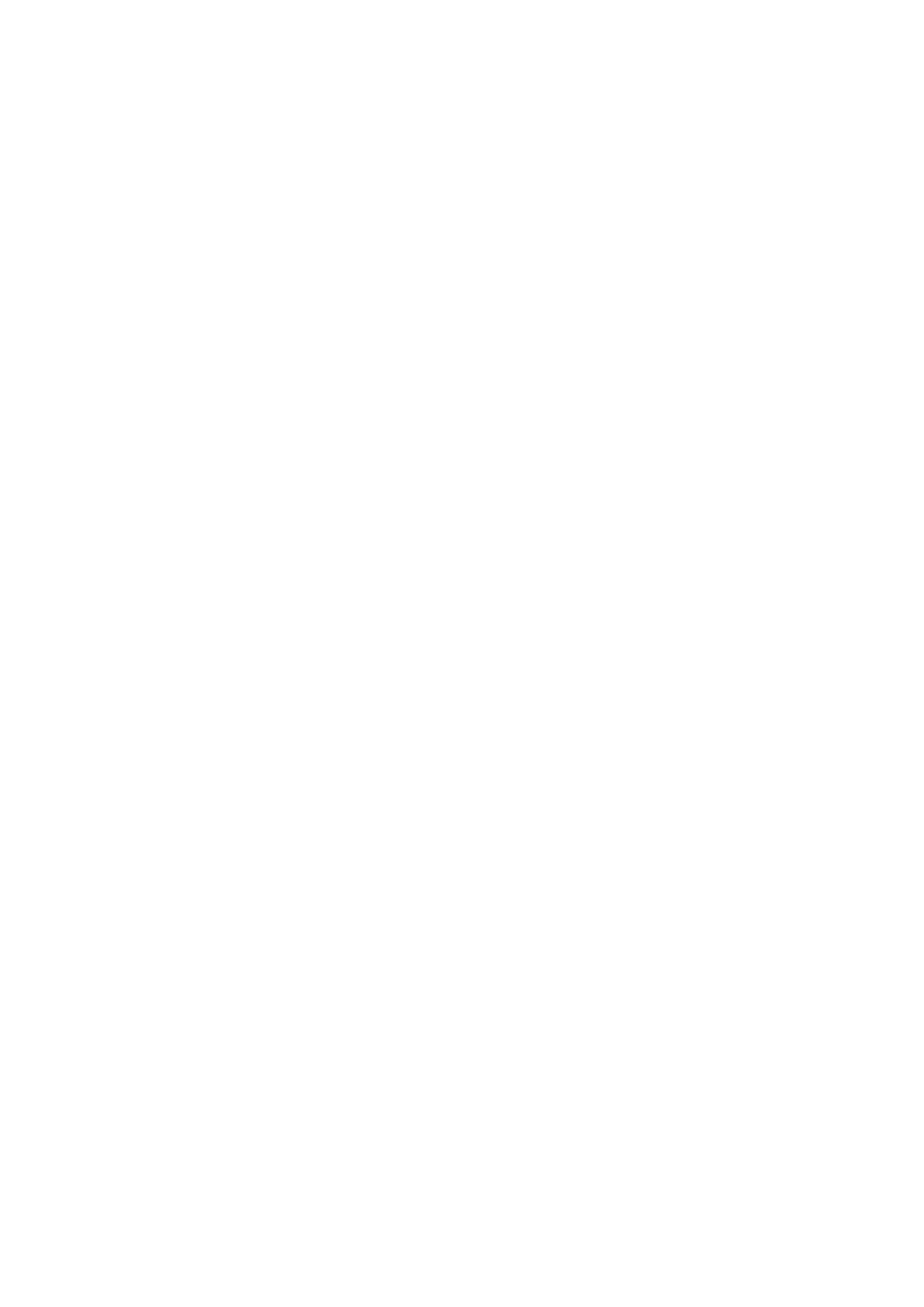5. We take the curl of curl **B**  $\ddot{=}$ and get

$$
\vec{\nabla} \times (\vec{\nabla} \times \vec{\mathbf{B}}) = \vec{\nabla} \times \mu_0 \, \varepsilon_0 \left( \frac{\partial \vec{\mathbf{E}}}{\partial t} \right) = \mu_0 \, \varepsilon_0 \, \frac{\partial}{\partial t} (\vec{\nabla} \times \vec{\mathbf{E}})
$$
 (i)

We now make use of the following vector identity for a vector field **F**  $\vec{F}$  :

$$
\vec{\nabla} \times (\vec{\nabla} \times \vec{\mathbf{F}}) = \vec{\nabla} (\vec{\nabla} . \vec{\mathbf{F}}) - \nabla^2 \vec{\mathbf{F}}
$$

Using this vector identity in Eq. (i), we can write it as

$$
\vec{\nabla}(\vec{\nabla}.\vec{\mathbf{B}}) - \nabla^2 \vec{\mathbf{B}} = \mu_0 \varepsilon_0 \frac{\partial}{\partial t} (\vec{\nabla} \times \vec{\mathbf{E}})
$$
 (ii)

Then using *t*  $\vec{\nabla}\times\vec{\mathbf{E}} = -\frac{\partial\mathbf{B}}{\partial t}$  $\overline{z}$   $\overline{z}$   $\frac{\partial \overline{B}}{\partial z}$ from Eq. (16.22), we can write Eq. (ii) as

$$
\vec{\nabla}(\vec{\nabla}.\vec{\mathbf{B}}) - \nabla^2 \vec{\mathbf{B}} = -\mu_0 \epsilon_0 \frac{\partial^2 \vec{\mathbf{B}}}{\partial t^2}
$$
 (iii)

Since  $\nabla$ . **B** = 0  $\pm$   $\pm$ . **B**= 0 from Eq. (16.23), Eq. (iii) becomes

$$
\nabla^2 \vec{\mathbf{B}} = \mu_0 \, \epsilon_0 \, \frac{\partial^2 \vec{\mathbf{B}}}{\partial t^2}
$$

6. We have obtained the conditions  $E_0 = vB_0$  and  $B_0 = \frac{vE_0}{c^2}$  $B_0 = \frac{vE_0}{c^2}$  $B_0 = \frac{vE_0}{2}$  for the electric

and magnetic fields of SAQ 4.

Since both these conditions are satisfied at the same time, we substitute the expression  $E_0$  =  $vB_0$  in the second condition and get

$$
B_0 = \frac{vE_0}{c^2} = \frac{v^2 B_0}{c^2} \Rightarrow \frac{v^2}{c^2} = 1 \Rightarrow v = \pm c
$$

If we substitute this result in the first condition, we get  $|B_0|c = |E_0|$ .

## **Terminal Questions**

1. From the definition of the capacitance of a parallel plate capacitor given in Unit 11 of Block 3, we have

$$
C = \frac{q}{V} \quad \text{or} \quad q = CV
$$

where *q* is the charge on the capacitor plates and *V*, the potential difference across them. Now from Example 16.1, we know that

$$
i_d = i = \frac{dq}{dt}
$$
 or  $i_d = C \frac{dV}{dt}$ 

Substituting the numerical values of the capacitance of the parallel plate capacitor and displacement current in the above expression, we get

$$
\frac{dV}{dt} = \frac{i_d}{C} = \frac{1.0 \text{ A}}{5.0 \text{ nF}} = 2.0 \times 10^8 \text{ V s}^{-1}
$$

2. Substituting the expressions for **E**  $\rightarrow$ and **B**  $\rightarrow$ given in the problem in Maxwell's equations (16.21 to 16.24), we get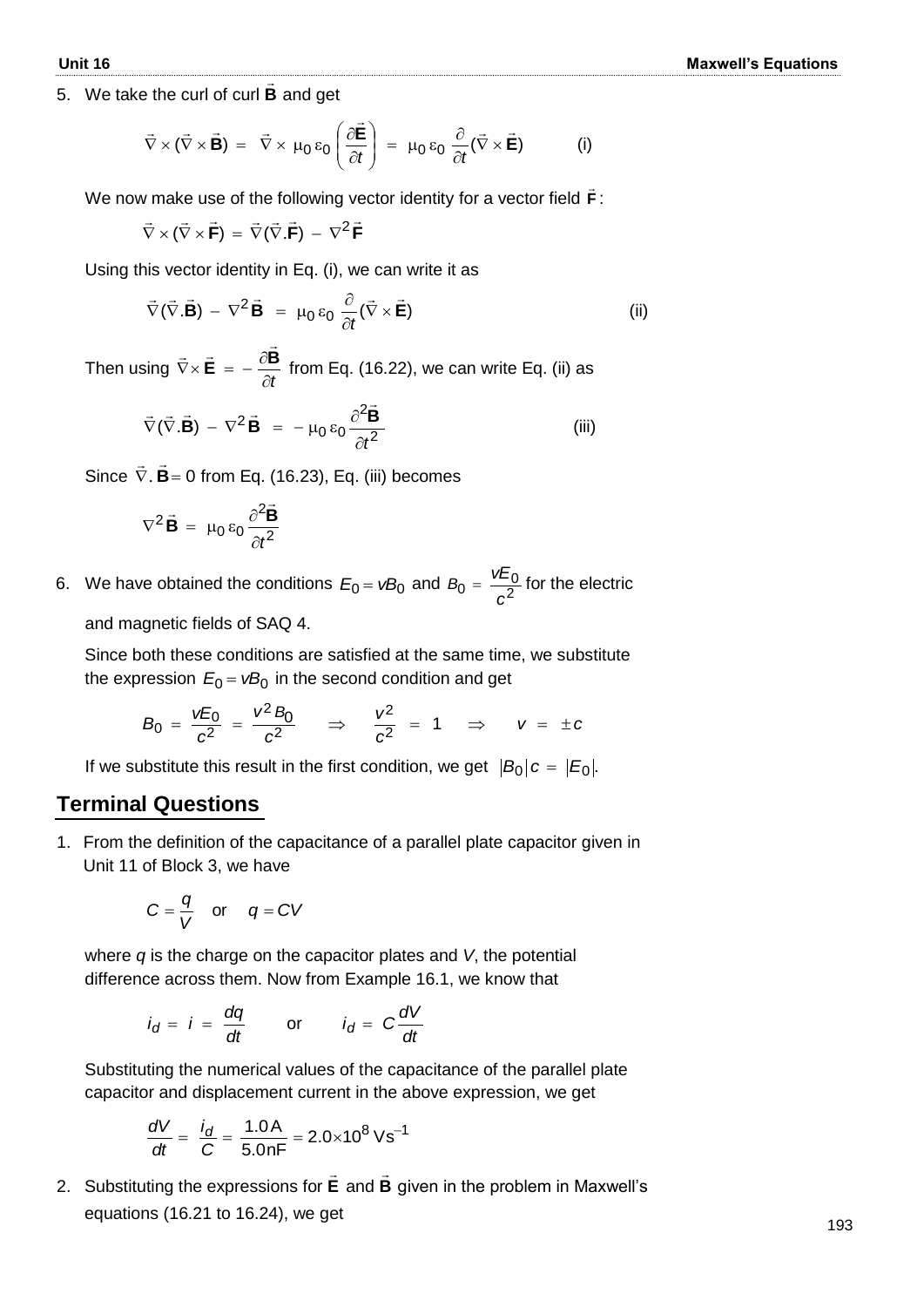**Block 4 Electromagnetism** i)  $\vec{\nabla} \cdot \mathbf{E} = \vec{\nabla} \cdot (E_0 \hat{\mathbf{z}} \cos kx \cos ky \cos \omega t) = E_0 \frac{\partial}{\partial z} \cos kx \cos ky \cos \omega t = 0$  $\vec{\nabla}.\vec{\mathbf{E}} = \vec{\nabla}.$  ( $E_0 \hat{\mathbf{z}}$  cos*kx* cos*ky* cos $\omega t$ )=  $E_0 \frac{\partial}{\partial x}$ cos*kx* cos*ky* cos $\omega t$ *z*  $\textbf{E}$  =  $\nabla$ .  $(E_0 \, \hat{\textbf{z}} \, \cos kx \, \text{cos} \, ky \, \text{cos} \, \omega t)$ =  $E$  ii)  $\nabla \times \mathbf{E} = \begin{vmatrix} \frac{\partial}{\partial x} & \frac{\partial}{\partial y} \\ 0 & 0 \end{vmatrix}$  *E*<sub>0</sub> cos*kx* cos*ky* cos  $\omega t$  $\omega$  $\partial$  $\hat{o}$  $\tilde{c}$  $\partial$  $\hat{o}$  $\vec{\nabla} \times \vec{\mathbf{E}} = \begin{bmatrix} \frac{\partial}{\partial x} \end{bmatrix}$ 0  $E_0 \cos kx \cos ky \cos \theta$  $\hat{\mathbf{x}}$   $\hat{\mathbf{y}}$   $\hat{\mathbf{z}}$  $\overline{0}$ **x y z E**  $\pm$   $\pm$  $E = E_0(\hat{\bm{x}} \frac{\partial}{\partial y} \cos kx \cos ky \cos \omega t - \hat{\bm{y}} \frac{\partial}{\partial x} \cos kx \cos ky \cos \omega t)$ *kx ky t y*  $E_0(\hat{x} - \cos kx \cos ky \cos \omega t - \hat{y} - \cos kx \cos ky \cos \omega t$  $\hat{c}$ ωt –  $\hat{\mathbf{y}} \frac{\partial}{\partial x}$  $\partial$  $E = E_0(\hat{\textbf{x}} \frac{\partial}{\partial x} \cos kx \cos ky \cos \omega t - \hat{\textbf{y}})$  $\hat{E}_0(-\hat{\textbf{x}}\,k\text{cos}k\text{x}\,\text{sin}k\text{y}\,\text{cos}\omega t)+\hat{\textbf{y}}\,k\text{sin}k\text{x}\,\text{cos}k\text{y}\,\text{cos}\omega t)$  $\frac{\partial \mathbf{B}}{\partial t} = \frac{\partial}{\partial t} [B_0 (\hat{\mathbf{x}} \cos kx \sin ky - \hat{\mathbf{y}} \sin kx \cos ky) \sin \omega t]$  $\hat{\mathbf{y}}$ sin  $k$ xcos $k$ y)sin $\omega$  $\partial$  $=\frac{\partial}{\partial}$  $\hat{o}$  $\frac{\partial \mathbf{B}}{\partial t} = \frac{\partial}{\partial t} [B_0(\hat{\mathbf{x}} \cos kx \sin ky - \hat{\mathbf{y}})]$  $\overline{a}$  $\beta = \omega B_0(\hat{\textbf{x}}\cos k\textbf{x}\sin k\textbf{y} - \hat{\textbf{y}}\sin k\textbf{x}\cos k\textbf{y})\cos \omega t$ From Eq. (16.22), we have  $-kE_{0}(\hat{\textbf{x}}\cos k\textbf{x}\sin k\textbf{y}-\hat{\textbf{y}}\sin k\textbf{x}\cos k\textbf{y})$ cos $\omega t$  $\mathbf{B} = -\ \omega \mathcal{B}_0(\hat{\mathbf{x}} \cos k\mathbf{x} \sin k\mathbf{y} - \hat{\mathbf{y}} \sin k\mathbf{x} \cos k\mathbf{y}) \cos \omega t$ from where we get the condition that  $kE_0 = \omega B_0$  or  $B_0$  *k*  $\frac{E_0}{E} = \frac{\omega}{l}$ 0  $\overline{0}$ (i)  $\vec{v} \cdot \vec{B} = \vec{\nabla} \cdot [B_0(\hat{\textbf{x}} \cos kx \sin ky - \hat{\textbf{y}} \sin kx \cos ky) \sin \omega t]$  $\pm$   $\pm$   $\pm$  $B_0(\frac{\nu}{\gamma}\cos kx\sin ky-\frac{\nu}{\gamma}\sin kx\cos ky)$  sin $\omega t$ *y kx ky x*  $B_0(\frac{6}{2}\cos kx \sin ky - \frac{6}{2}\sin kx \cos ky) \sin \omega$  $\hat{o}$  $-\frac{\partial}{\partial x}$  $\partial$  $= B_0 ( \frac{\partial}{\partial x} \cos kx \sin ky - \frac{\partial}{\partial y} \sin kx \cos ky) \sin kx$  $B_0(-k\!\sin k\!x\!\sin\!ky\!+k\!\sin k\!x\!\sin\!ky) \sin\!\omega t\!=\!0$ iv)  $\cos kx$  sin  $k$ ysin $\omega t$   $B_{\rm 0}$  sin  $\,$ kxcos $k$ ysin $\omega t$   $-$  0  $\hat{\mathbf{x}}$   $\hat{\mathbf{y}}$   $\hat{\mathbf{z}}$  $\frac{\partial}{\partial x}$ <br>B<sub>0</sub> cos kx sin ky sin  $\omega t$  -B<sub>0</sub> sin kxcos ky sin  $\omega t$ *x*  $\partial y$   $\partial z$  $\omega t$  -B<sub>0</sub> sin kxcos ky sin $\omega$  $\hat{c}$  $\partial$  $\hat{c}$  $\hat{c}$  $\hat{o}$  $\vec{\nabla} \times \vec{\mathbf{B}} = \begin{bmatrix} \frac{\partial}{\partial \theta} & \frac{\partial}{\partial \theta} \\ \frac{\partial}{\partial \theta} & \frac{\partial}{\partial \theta} & \frac{\partial}{\partial \theta} \end{bmatrix}$ **x y z B**  $\pm$   $\pm$ or  $B_0 \hat{\mathsf{z}}$   $\frac{v}{\hat{\mathsf{z}}}$  -  $\frac{v}{\hat{\mathsf{z}}}$  sin *kx*cos*ky* -  $\frac{v}{\hat{\mathsf{z}}}$  cos *kx*sin*ky*  $\vert$  sin $\omega t$ *y kx ky*  $B_0$   $\hat{\mathsf{z}}$   $\left(-\frac{\partial}{\partial x} \sin kx \cos ky - \frac{\partial}{\partial y} \cos kx \sin ky\right) \sin \omega$ J  $\lambda$  $\parallel$  $\setminus$ ſ  $\hat{o}$  $-\frac{\partial}{\partial x}$  $\partial$  $\partial_0 \hat{\mathsf{z}} \Big[ -\frac{\partial}{\partial x} \sin kx \cos ky - \frac{\partial}{\partial y} \cos kx \sin ky \Big] \sin \omega t$  $=\frac{L_0}{c^2}\hat{\mathbf{z}}\frac{\partial}{\partial t}(\cos kx\cos ky\cos\omega t)$  $\frac{10}{2}$   $\hat{\mathsf{z}}$   $\frac{C}{\hat{}}$  (  $\cos kx$   $\cos ky$   $\cos \omega t$ *c*  $\frac{E_0}{2}\hat{\mathsf{z}} \frac{\partial}{\partial \mathsf{z}}(\cos kx \cos ky \cos \omega)$  $\partial$  $=\frac{E_0}{2}\hat{\mathbf{z}}\frac{\partial}{\partial z}$ t **z** or  $-B_0 \hat{\mathbf{z}} k(\cos kx \cos ky + \cos kx \cos ky) \sin \omega t$  $\frac{10}{\sqrt{2}}\hat{\mathsf{z}}$  (cos*kx* cos*ky* sin $\omega t$ ) *c*  $=-\frac{E_{0} \omega}{2} \hat{\mathsf{z}}$  (cos*kx* cos*ky* sin $\omega$ or  $2kB_0 = \frac{E_0}{c^2}$ *c*  $kB_0 = \frac{E_0 \omega}{2}$ or  $B_0 = \frac{20}{2c^2} \frac{w}{k} = \frac{20}{2c^2} \frac{w}{k^2}$ 2 <u>็ง</u>  $B_0 = \frac{E_0}{2c^2} \frac{\omega}{k} = \frac{B_0}{2c^2} \frac{\omega}{k}$ *B*  $B_0 = \frac{E_0}{2a^2} \frac{\omega}{k} = \frac{B_0}{2a^2} \frac{\omega^2}{k^2}$   $\left(\because \frac{E_0}{B_0} = \frac{\omega}{k}\right)$  $\setminus$  $\overline{\phantom{a}}$  $\left(\cdot\right)\cdot\frac{E_0}{E}=\frac{\omega}{\tau}$ *E*  $\cdot \cdot \frac{50}{2}$ 

2

 $\overline{\mathcal{L}}$ 

 $\bigg)$ 

 $B_0$  *k* 

**0** 

2

 $c^2$  *k* 

194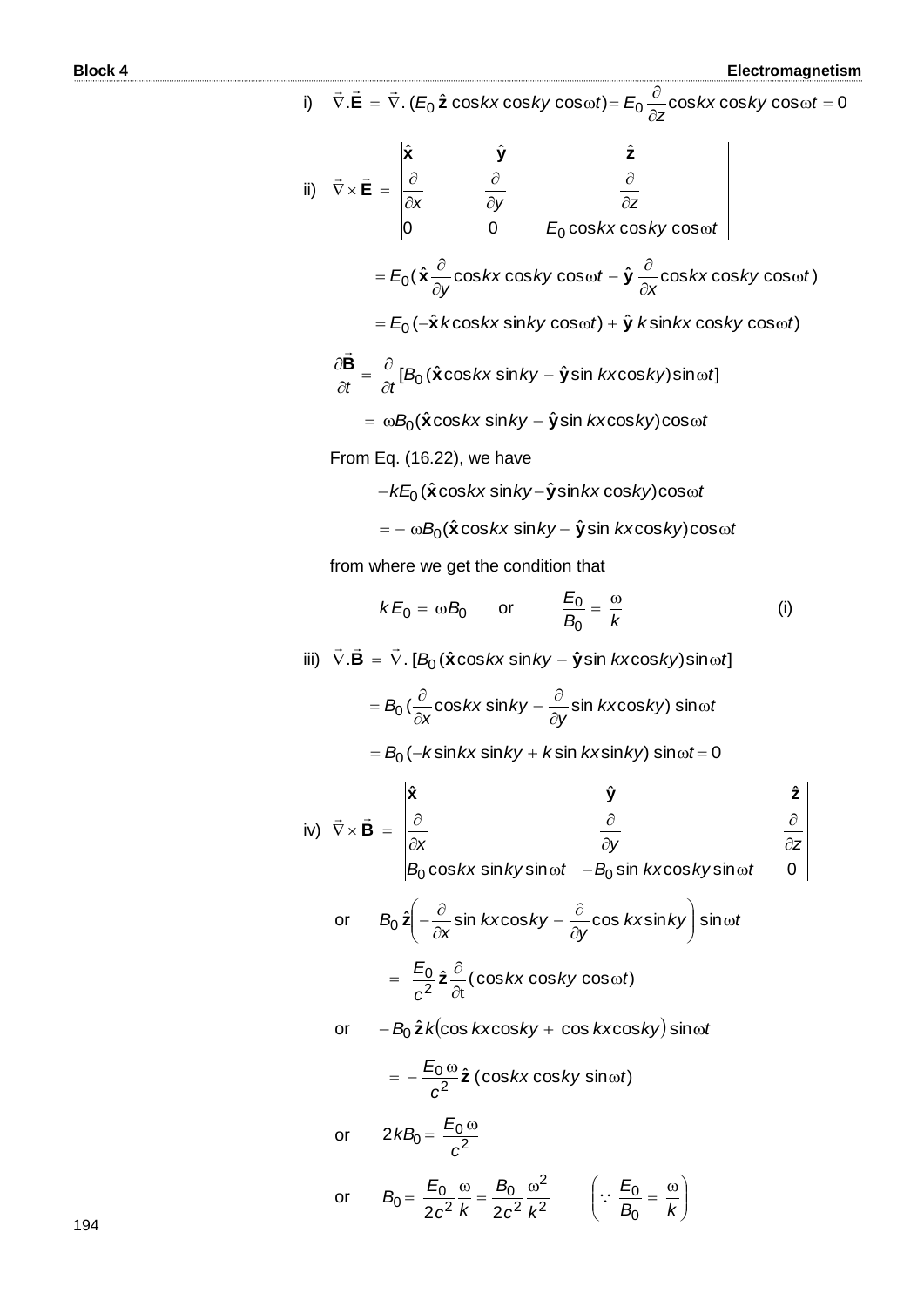So, Eq. (16.24) gives 
$$
\frac{\omega^2}{k^2} = 2c^2
$$
  
or  $\frac{\omega}{k} = \sqrt{2}c \implies \omega = \sqrt{2}ck$  and  $E_0 = \frac{\omega}{k}B_0 = \sqrt{2}cB_0$ 

3. Since the electromagnetic wave is travelling in vacuum, the maximum electric and magnetic fields associated with the wave satisfy the relation  $E_0 = cB_0$ , where  $c$  is the speed of light. Therefore, the magnitude of the maximum magnetic field is

$$
B_0 = \frac{E_0}{c} = \frac{600 \text{ V m}^{-1}}{3.0 \times 10^8 \text{ m s}^{-1}} = 2.0 \times 10^{-6} \text{ T}
$$

4. Let us first write the expressions of the resultant electric and magnetic fields:

$$
\vec{E} = \vec{E}_1 + \vec{E}_2, \quad \vec{B} = \vec{B}_1 + \vec{B}_2
$$
\n
$$
\vec{E} = \hat{z}E_0 \sin \frac{2\pi}{\lambda} (y - ct) + \hat{z}E_0 \sin \frac{2\pi}{\lambda} (y + ct)
$$
\n
$$
= \hat{z}E_0 \left[ \sin \frac{2\pi}{\lambda} (y - ct) + \sin \frac{2\pi}{\lambda} (y + ct) \right]
$$
\n
$$
= 2\hat{z}E_0 \sin \frac{2\pi y}{\lambda} \cos \frac{2\pi ct}{\lambda} \left[ \because \sin A + \sin B = 2\sin \frac{A+B}{2} \cos \frac{A-B}{2} \right]
$$
\n
$$
\vec{B} = \hat{x}B_0 \sin \frac{2\pi}{\lambda} (y - ct) - \hat{x}B_0 \sin \frac{2\pi}{\lambda} (y + ct) = -2\hat{x}B_0 \cos \frac{2\pi y}{\lambda} \sin \frac{2\pi ct}{\lambda}
$$
\n
$$
\left[ \because \sin A - \sin B = 2\cos \frac{A+B}{2} \sin \frac{A-B}{2} \right]
$$

We have to show that the fields **E**  $\rightarrow$ and **B**  $\overline{a}$ satisfy Maxwell's equations in vacuum:

i) 
$$
\vec{\nabla} \cdot \vec{\mathbf{E}} = 2E_0 \frac{\partial}{\partial z} (\sin \frac{2\pi y}{\lambda} \cos \frac{2\pi ct}{\lambda}) = 0
$$
  
ii) 
$$
\vec{\nabla} \times \vec{\mathbf{E}} = \hat{\mathbf{x}} 2E_0 \left( \frac{\partial}{\partial z} \sin \frac{2\pi y}{\lambda} \cos \frac{2\pi ct}{\lambda} \right)
$$

i) 
$$
\vec{\nabla} \cdot \vec{\mathbf{E}} = 2E_0 \frac{\partial}{\partial z} (\sin \frac{2\pi y}{\lambda} \cos \frac{2\pi ct}{\lambda}) = 0
$$
  
\nii)  $\vec{\nabla} \times \vec{\mathbf{E}} = \hat{\mathbf{x}} 2E_0 \left( \frac{\partial}{\partial y} \sin \frac{2\pi y}{\lambda} \cos \frac{2\pi ct}{\lambda} \right) = \hat{\mathbf{x}} 2E_0 \frac{2\pi}{\lambda} \cos \frac{2\pi y}{\lambda} \cos \frac{2\pi ct}{\lambda}$ 

$$
\nabla \times \mathbf{E} = \mathbf{x} 2E_0 \left( \frac{\partial}{\partial y} \sin \frac{\pi y}{\lambda} \cos \frac{\pi z}{\lambda} \right) = \mathbf{x} 2E_0 \frac{\pi}{\lambda} \cos \frac{\pi y}{\lambda} \cos \frac{\pi z}{\lambda}
$$

$$
\frac{\partial \vec{\mathbf{B}}}{\partial t} = -2\hat{\mathbf{x}} B_0 \left( \frac{\partial}{\partial t} \cos \frac{2\pi y}{\lambda} \sin \frac{2\pi ct}{\lambda} \right) = -2\hat{\mathbf{x}} B_0 \frac{2\pi c}{\lambda} \cos \frac{2\pi y}{\lambda} \cos \frac{2\pi ct}{\lambda}
$$

From Eq. (16.22), we have

iii)

$$
\hat{\mathbf{x}} 2E_0 \frac{2\pi}{\lambda} \cos \frac{2\pi y}{\lambda} \cos \frac{2\pi ct}{\lambda} = \hat{\mathbf{x}} 2B_0 \frac{2\pi c}{\lambda} \cos \frac{2\pi y}{\lambda} \cos \frac{2\pi ct}{\lambda}
$$
\nor\n
$$
E_0 = B_0 c
$$
\n(i)\n
$$
\vec{\nabla} \cdot \vec{\mathbf{B}} = -2B_0 \frac{\partial}{\partial x} (\cos \frac{2\pi y}{\lambda} \sin \frac{2\pi ct}{\lambda}) = 0
$$

λ

λ

 $\widehat{o}$ 

*x*